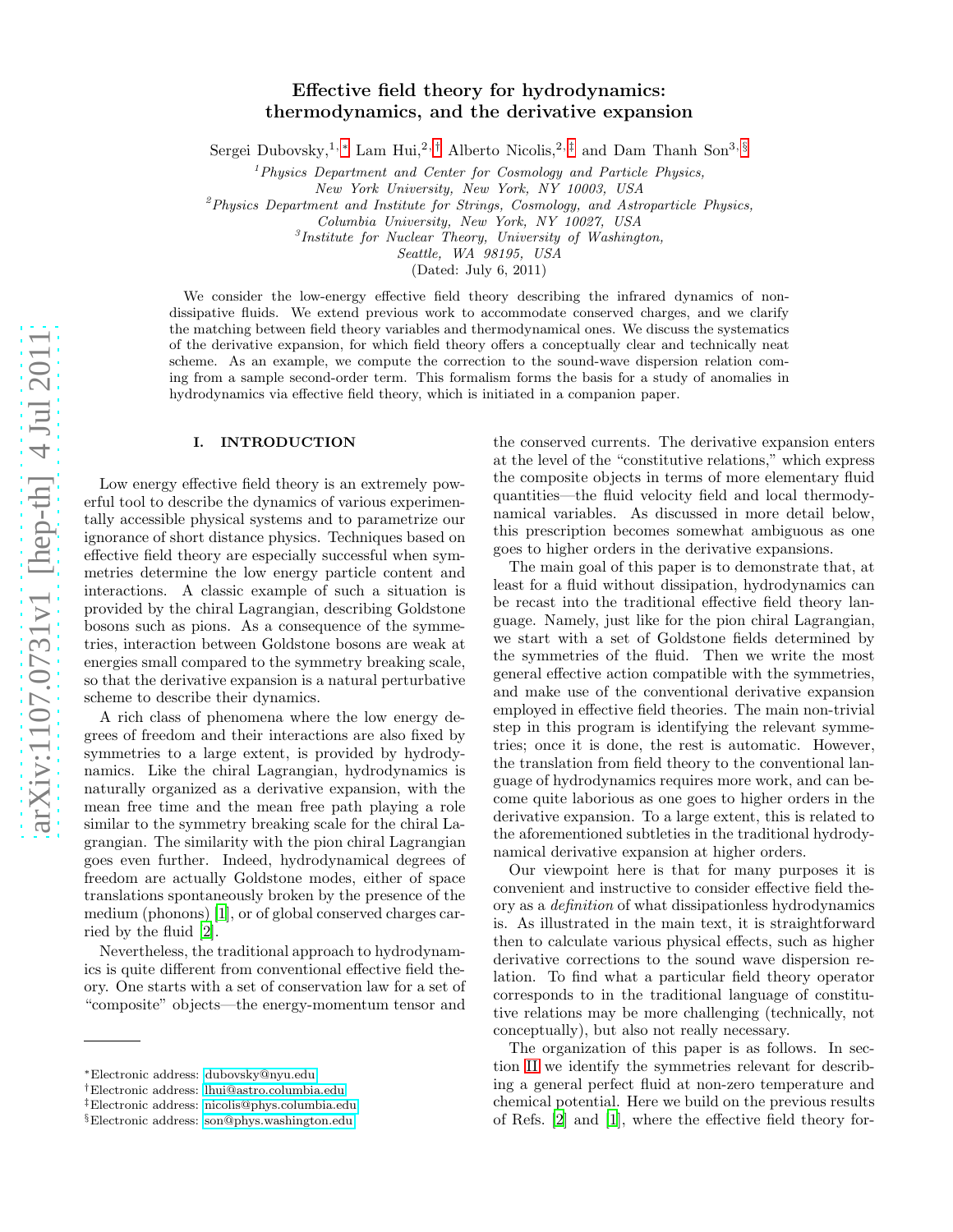malism for zero temperature superfluids and barotropic normal fluids was developed. In section [III](#page-3-0) we establish the dictionary between field theory and conventional thermodynamical variables at the leading order in the derivative expansion.

We continue in section [IV](#page-4-0) by extending the dictionary between field theory and hydrodynamics to higher orders in the derivative expansion, following the standard procedure (see, e.g., Ref. [\[3\]](#page-9-2)). We exemplify this prescription by working out explicitly several simple examples. First, we consider one-derivative corrections on the field theory side. From hydrodynamics, one does not expect any nondissipative terms at this order. In agreement with this expectation, we show that on the field theory side these corrections can be shifted to higher orders by a field redefinition. As a cross-check of our prescription, in the Appendix we show that the same procedure of field redefinition can be performed in the hydrodynamic theory. (In section [V](#page-6-0) we prove that the same property holds at all orders in the derivative expansion: if a Lagrangian term can be removed via a field redefinition, it has no effects on the hydrodynamics of the system.) We also calculate the correction to the sound wave dispersion relation following from a sample nontrivial two-derivative term.

We conclude in section [VI](#page-8-0) by mentioning a number of possible applications of our formalism, some of which we are already investigating in detail.

Our main emphasis here is not on the reformulation of the hydrodynamical equations as an action principle, but rather on the underlying principles behind this construction: symmetry and symmetry breaking, Goldstone bosons, and derivative expansion. Apart from Refs. [\[1,](#page-9-0) [2](#page-9-1)] mentioned above, earlier works similar in spirit to the present paper include [\[4](#page-9-3)[–7](#page-9-4)]. Our approach may be useful for "holographic fluids" where—as emphasized in Ref. [\[11\]](#page-9-5)—at low energies the Goldstone dynamics can be parameterized without any reference to the microscopic theory.

There has been recent interest in the hydrodynamics of systems carrying anomalous charges, starting with Ref. [\[9\]](#page-9-6). Here, we restrict ourselves to fluids carrying ordinary conserved charges, and we avoid the subtleties associated with the presence of quantum anomalies. We are devoting a companion paper precisely to those subtleties, and to the resulting interesting effects [\[12\]](#page-9-7).

Finally, we will deal directly with relativistic hydrodynamics, i.e., in our field theory we will impose (spontaneously broken) Lorentz rather than Galilei invariance. This choice makes the treatment somewhat simpler. The non-relativistic limit can be taken at any stage in our analysis, if needed.

### <span id="page-1-0"></span>II. FLUIDS WITH CONSERVED CHARGES

Consider a perfect fluid in d spatial dimensions. Its low-energy degrees of freedom can be chosen to be d scalar fields

$$
\phi^I = \phi^I(\vec{x}, t) \qquad I = 1, \dots, d \,, \tag{1}
$$

giving the comoving (Lagrangian) coordinates of the volume element occupying physical (Eulerian) position  $\vec{x}$ at time t. This description is reviewed extensively in Refs. [\[1,](#page-9-0) [7\]](#page-9-4), to which we refer the reader for details [\[18\]](#page-9-8). There is an inherent arbitrariness in labeling the volume elements via comoving coordinates. It can be fixed, for instance, by choosing these to be aligned with the physical ones when the fluid is in equilibrium at some reference external pressure,

<span id="page-1-6"></span><span id="page-1-3"></span><span id="page-1-2"></span>
$$
\phi^I = x^I \qquad \text{(equilibrium)}\,. \tag{2}
$$

With this choice of field variables, the fluid's dynamics must enjoy the internal symmetries [\[1](#page-9-0)]

$$
\phi^I \to \phi^I + a^I \,, \qquad a^I = \text{const} \tag{3}
$$

$$
\phi^I \to R^I{}_J \phi^J \,, \qquad R \in SO(d) \tag{4}
$$

<span id="page-1-1"></span>
$$
\phi^I \to \xi^I(\phi) , \qquad \det \left( \partial \xi^I / \partial \phi^J \right) = 1 \tag{5}
$$

on top of  $(d + 1)$ -dimensional Poincaré invariance. In particular, eq. [\(5\)](#page-1-1) corresponds to the fluid's insensitivity to (static) non-compressional deformations. Note that even though all small perturbations about [\(2\)](#page-1-2) are allowed, non-perturbatively every field configuration must define a time-dependent diffeomorphism between physical and comoving space. That is, at any given time it must be an invertible function of  $\vec{x}$  [\[19](#page-9-9)].

Suppose now that the fluid carries a conserved charge. There should be an associated  $U(1)$  symmetry in our field theory. It does not seem sensible to realize this symmetry using the  $\phi^I$  fields only: they represent the comoving coordinates and physically cannot transform under a particle number symmetry. Besides, the  $\phi^I$ 's are non-compact. We should augment the field content to represent the particle number symmetry. The most economical addition is a real *phase*  $\psi(\vec{x}, t)$  that shifts under it:

<span id="page-1-4"></span>
$$
U(1): \quad \psi \to \psi + c \ . \tag{6}
$$

We are thus led to construct the low-energy effective field theory for the  $\phi^I$ 's and  $\psi$ , subject to the symmetries  $(3)$ – $(6)$  and to Poincaré invariance. However there should be an additional constraint on the theory, as we know that in ordinary perfect-fluid hydrodynamics, the particle number current is comoving with the fluid:

<span id="page-1-5"></span>
$$
j^{\mu} = nu^{\mu} . \tag{7}
$$

(The fluid velocity  $u^{\mu}$  can be defined through, e.g., the entropy current of the fluid.) This guarantees that, in normal fluids, sound waves are the only propagating wave solutions: the new charge degree of freedom does not introduce new waves (in contrast to superfluids where there are first and second sounds). From our discussion so far,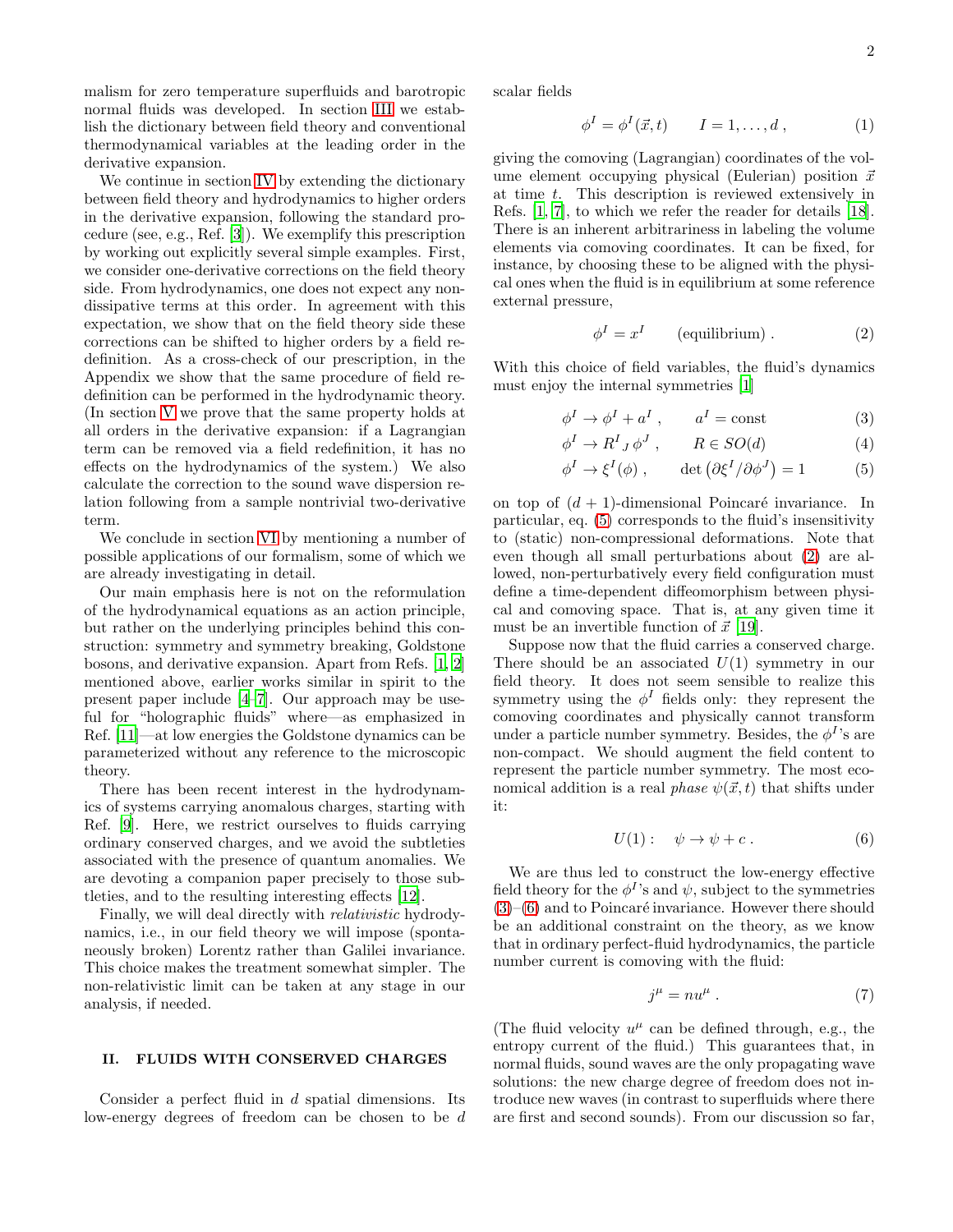it is not obvious how this is going to arise. It turns out that enforcing eq.  $(7)$  is equivalent to imposing a *new* symmetry. If charge flows with the fluid, charge conservation is obeyed separately within each comoving fluid element (recall that diffusion is a dissipative effect and is outside the scope of our theory). This means that charge conservation is not affected by an arbitrary comoving position-dependent redefinition of the charge units. In other words, the  $U(1)$  symmetry [\(6\)](#page-1-4) can be made comoving position-dependent:

<span id="page-2-0"></span>
$$
\psi \to \psi + f(\phi^I) \;, \tag{8}
$$

where  $f$  is a generic function. We will see below that this is exactly what we need to enforce [\(7\)](#page-1-5) in our field theory. Since the chemical potential will turn out to be the simplest invariant under this symmetry, and for lack of a better term, we dub this new symmetry 'chemical shift'.

Note that beyond the leading order in the derivative expansion, the particle number current is not necessarily parallel to the fluid flow. Nevertheless, from the field theory viewpoint, it is natural to impose the symmetry [\(8\)](#page-2-0) to all orders. This automatically implies the existence of a quantity conserved along the flow. This property is not obvious in the conventional hydrodynamic language, but also the very notion of dissipationless fluid may be ambiguous there beyond the leading order. Our viewpoint is that the effective field theory characterized by the symmetries  $(3)$ – $(6)$  and  $(8)$  provides a natural and unambiguous definition of dissipationless (nonanomalous) hydrodynamics to all orders.

We are thus looking for the most general relativistic Lagrangian that is invariant under  $(3)$ – $(6)$  and under  $(8)$ . At low energies it should be organized as a derivative expansion. At lowest order, we should have one derivative per field, because of [\(3\)](#page-1-3) and [\(6\)](#page-1-4):

$$
\mathcal{L} = \mathcal{L}(\partial \phi^I, \partial \psi) \tag{9}
$$

Because of [\(4\)](#page-1-6) and [\(5\)](#page-1-1), the  $\partial \phi^I$ 's should enter in the combination [\[1,](#page-9-0) [7\]](#page-9-4)

$$
J^{\mu} \equiv \epsilon^{\mu\alpha_1...\alpha_d} \partial_{\alpha_1} \phi^1 \dots \partial_{\alpha_d} \phi^d \tag{10}
$$

$$
= \frac{1}{d!} \epsilon^{\mu \alpha_1 \dots \alpha_d} \epsilon^{I_1 \dots I_d} \partial_{\alpha_1} \phi^{I_1} \dots \partial_{\alpha_d} \phi^{I_d} . \tag{11}
$$

(we define the  $(d + 1)$ -dimensional  $\epsilon$  tensor by  $\epsilon^{01...d}$  =  $+1$ .)  $J^{\mu}$  has an important property: it is a vector field along which the comoving coordinates do not change:

<span id="page-2-1"></span>
$$
J^{\mu}\partial_{\mu}\phi^{I} = 0 , \qquad I = 1, ..., d . \qquad (12)
$$

Thus it is natural to define the fluid's four-velocity as a unit vector aligned with  $J^{\mu}$ :

<span id="page-2-5"></span>
$$
u^{\mu} = \frac{1}{b}J^{\mu} , \quad b \equiv \sqrt{-J_{\mu}J^{\mu}} . \tag{13}
$$

We use the 'mostly plus' signature. From a geometric viewpoint,  $J^{\mu}$  is the current of fluid points [\[1](#page-9-0)].

Now we make use of the chemical shift [\(8\)](#page-2-0). We notice that, because of [\(12\)](#page-2-1), the combination

$$
J^{\mu}\partial_{\mu}\psi\tag{14}
$$

is invariant. In fact, it is the only invariant at this order in derivatives. The reason is that the only vector that is orthogonal to  $\partial_{\mu} f$  for generic  $f(\phi^I)$ , is the 'vector product' of all the  $\partial \phi^{I}$ 's, eq. [\(11\)](#page-2-2).

To summarize, at lowest order in the derivative expansion, the Lagrangian can depend on the  $\phi^I$ 's and on  $\psi$  through  $J^{\mu}$  and  $J^{\mu}\partial_{\mu}\psi$  only. It must be a Poincaré scalar. We choose to parametrize it as

<span id="page-2-3"></span>
$$
S = \int d^4x F(b, y) , \qquad (15)
$$

where  $b$  is given above,  $y$  is defined as

$$
y \equiv u^{\mu} \partial_{\mu} \psi = \frac{1}{b} J^{\mu} \partial_{\mu} \psi , \qquad (16)
$$

and  $F$  is a generic function. We will see below that  $F$  is related to the equation of state of our fluid.

The same field theoretical description of conserved charges in hydrodynamics—with emphasis on the same symmetry [\(8\)](#page-2-0)—has been worked out independently by Sibiryakov [\[15\]](#page-9-10).

The Noether current associated with  $\psi$ 's shift symmetry [\(6\)](#page-1-4) is

<span id="page-2-4"></span>
$$
j^{\mu} = \frac{\partial F}{\partial y} u^{\mu} \equiv F_y u^{\mu}, \qquad (17)
$$

and is indeed comoving with the fluid, as desired. The chemical shift [\(8\)](#page-2-0) is an infinite-dimensional symmetry, and as a consequence there are infinitely many currents associated with it. They are

$$
j_{(f)}^{\mu} = F_y f(\phi^I) u^{\mu} = f(\phi^I) j^{\mu} . \qquad (18)
$$

Their conservation is implied by that of  $j^{\mu}$ :

$$
\partial_{\mu}j_{(f)}^{\mu} = f(\phi^I)\partial_{\mu}j^{\mu} + F_y \partial_{\mu}f(\phi^I)u^{\mu} ; \qquad (19)
$$

<span id="page-2-2"></span>the second term vanishes identically, thanks to [\(12\)](#page-2-1).

To develop more intuition on why [\(15\)](#page-2-3) is the correct description of a fluid carrying a conserved charge, let us consider how the system behaves in the presence of an external gauge field  $A_{\mu}$ . In the field theory, the natural way to describe this is to gauge the  $\psi$  shift symmetry, *i.e.* to replace  $\partial_{\mu}\psi \rightarrow \partial_{\mu}\psi + A_{\mu}$  everywhere in the action [\(15\)](#page-2-3). The resulting action has a non-linear dependence on the gauge field. This may appear puzzling from the hydrodynamical point of view, where on physical grounds one may expect the following linear coupling between the gauge field and the fluid

$$
S_{\rm int} = \int d^4x \, N(\phi^I) A_\mu J^\mu = \int d^3\phi \, d\tau \, N(\phi^I) u^\mu A_\mu \tag{20}
$$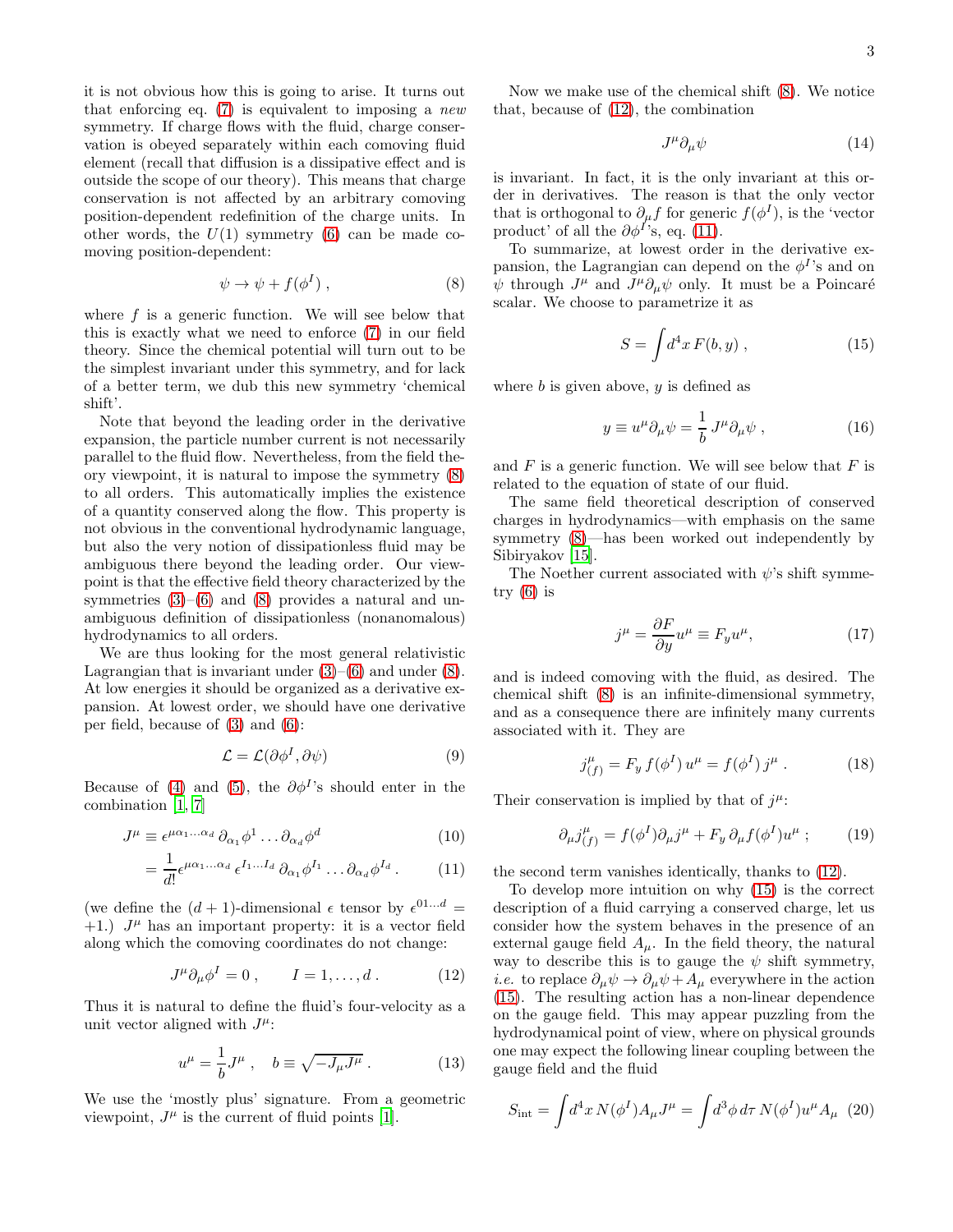where  $N(\phi^I)$  is the comoving charge density, and at the last step we switched to the comoving frame, *i.e.* chose  $\phi^I$  as space coordinates and used  $\vec{x}(\phi, \tau)$  as the dynamical variables, with  $\tau$  denoting the proper time along the comoving worldline. This switch is performed by making use of the identity [\[1](#page-9-0)]

$$
d^3\phi \, d\tau = \left| \det \frac{\partial \phi^I}{\partial x^i} \right| d^3x \sqrt{1 - \dot{\vec{x}}^2} \, dt = b \, d^4x \,. \tag{21}
$$

To see the relation between the two descriptions let us rewrite also the (gauged) fluid action [\(15\)](#page-2-3) in comoving coordinates,

<span id="page-3-1"></span>
$$
S = \int d^3\phi \, d\tau \, b^{-1} F(b, \partial_\tau \psi + u^\mu A_\mu) \tag{22}
$$

The action [\(22\)](#page-3-1) depends on  $\psi$  only through its time derivative, so that the canonically conjugate momentum

$$
\Pi_{\psi} = b^{-1} F_y
$$

is time independent on the classical solutions,  $\Pi_{\psi}$  =  $\Pi_{\psi}(\phi^{I})$ . By making the Legendre transform w.r.t.  $\partial_{\tau}\psi$ (*i.e.*, switching to the Routhian description [\[20](#page-9-11)]) we arrive at the classically equivalent action,

$$
\int d^3 \phi \, d\tau \left[ b^{-1} F(b, y(b, \Pi_\psi)) - \Pi_\psi y(b, \Pi_\psi) + \Pi_\psi u^\mu A_\mu \right],
$$
\n(23)

with a linear dependence on  $A_\mu$ . So, the two descriptions are indeed equivalent upon the identification  $N(\phi) = \Pi_{\psi}(\phi)$ , which is consistent with the field theory/thermodynamics dictionary we are now going to establish.

#### <span id="page-3-0"></span>III. THERMODYNAMICS

We now want to make contact with the standard hydrodynamic and thermodynamic description of a fluid carrying a conserved charge. From the action

$$
S = \int d^{d+1}x F(b, y) \tag{24}
$$

we can derive the stress energy tensor by varying with respect to the metric. We get

$$
T_{\mu\nu} = (F_y y - F_b b) B_{IJ}^{-1} \partial_\mu \phi^I \partial_\nu \phi^J + (F - F_y y) \eta_{\mu\nu} , (25)
$$

where  $F_b$  is the b-derivative of F, and the matrix  $B^{IJ}$  is defined as

$$
B^{IJ} \equiv \partial_{\mu} \phi^I \partial^{\mu} \phi^J . \qquad (26)
$$

From the definition of  $J^{\mu}$  it is straightforward to see that

$$
\det B^{IJ} = b^2 \tag{27}
$$

—which we used to derive  $T_{\mu\nu}$ —and

<span id="page-3-4"></span>
$$
B_{IJ}^{-1} \partial_{\mu} \phi^I \partial_{\nu} \phi^J = \eta_{\mu\nu} + u_{\mu} u_{\nu} \equiv P_{\mu\nu} . \qquad (28)
$$

We can thus rewrite the stress-energy tensor in a more familiar form:

$$
T_{\mu\nu} = (F_y y - F_b b) u_{\mu} u_{\nu} + (F - F_b b) \eta_{\mu\nu} \qquad (29)
$$

The fluid's energy density and pressure therefore are:

<span id="page-3-3"></span>
$$
\rho = F_y y - F , \qquad p = F - F_b b . \tag{30}
$$

Likewise, by comparing [\(17\)](#page-2-4) and [\(7\)](#page-1-5) we get that the fluid's charge density is

$$
n = F_y \tag{31}
$$

We can get the chemical potential  $\mu$ , the entropy density  $s$ , and the temperature  $T$  by imposing the thermodynamics identities

<span id="page-3-2"></span>
$$
\rho + p = Ts + \mu n , \qquad d\rho = T ds + \mu dn . \qquad (32)
$$

Before doing so, it is worth pointing out that our vector  $J^{\mu}$  is an *identically* conserved current:

$$
\partial_{\mu}J^{\mu} = 0 \qquad \text{(identity)} \,. \tag{33}
$$

This follows straightforwardly from its definition. Moreover, as we already mentioned, it is aligned with the fluid's four velocity,  $J^{\mu} = b u^{\mu}$ . These two properties invite identifying  $J^{\mu}$  with the *entropy* current, and b with the entropy density,

<span id="page-3-5"></span>
$$
s = b \tag{34}
$$

That entropy is conserved identically—i.e., 'off-shell' in our non-dissipative field theory, makes perfect sense. We could imagine coupling our field theory Lagrangian to external sources. These sources could perform work on the system, but would not exchange heat with it. In such an instance our fluid would be 'off-shell', but entropy would still be conserved [\[21](#page-9-12)]. The interpretation of  $b$  as entropy density has been derived independently in [\[15\]](#page-9-10).

From the first identity in eq. [\(32\)](#page-3-2) , we thus get

$$
T = -F_b , \qquad \mu = y , \qquad (35)
$$

which is consistent with the second identity too. (For the differential identity, one should express  $d\rho$  in terms of db and  $dF_y = dn$ .) There is of course an ambiguity in the overall normalization of  $s$  and  $T$ —we could multiply  $s$ and divide  $T$  by the same constant, without affecting the thermodynamical identities. This is of course related to Boltzmann's constant, which does nothing but defining the units of temperature.

In conclusion, our Lagrangian  $F(15)$  $F(15)$  is naturally a function of the entropy density b and of the chemical potential  $y$ . It can be thought of as a somewhat unusual thermodynamic potential:  $dF = -T ds + n d\mu$ . It is related to the equation of state  $\rho(s, n)$  or  $p(T, \mu)$  via either of the Legendre transforms in [\(30\)](#page-3-3).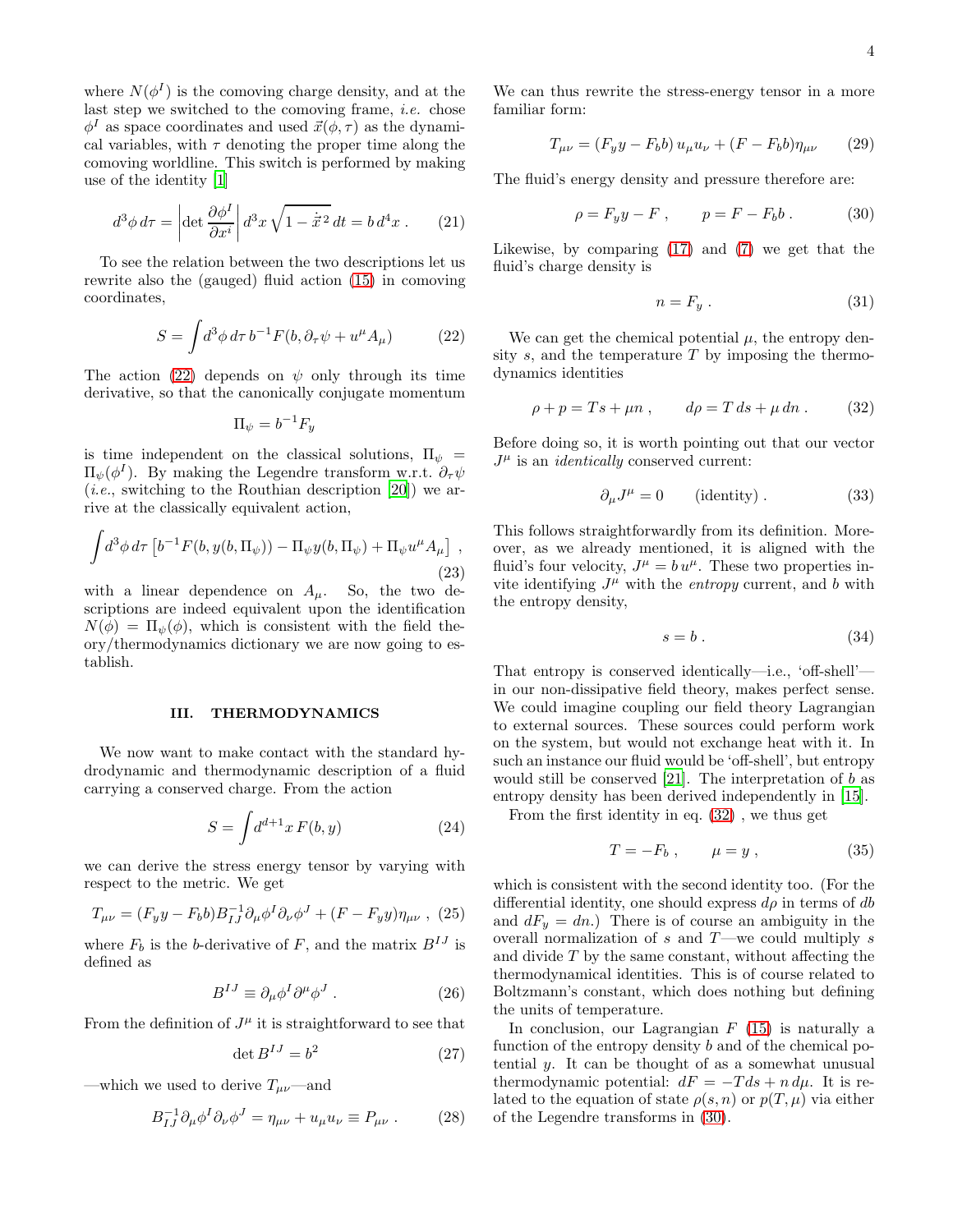# <span id="page-4-0"></span>IV. HIGHER DERIVATIVE CORRECTIONS

Hydrodynamics is naturally organized as a derivative expansion. For instance, for the hydrodynamic regime of a weakly coupled system of particles, the natural expansion parameters are the fields' time derivatives times the mean free time, and the fields' spacial gradients times the mean free path. The standard hydrodynamical and thermodynamical variables  $\rho$ ,  $p$ ,  $u^{\mu}$ , etc., correspond in our field theory to 'composite operators' involving one derivative per  $\phi^I$  or  $\psi$  field. To reproduce higher-order corrections to the perfect fluid hydrodynamics, involving derivatives of such variables, we need to include in our field theory Lagrangian terms involving correspondingly more derivatives than the lowest order ones. Because of this, we will number higher derivative corrections starting from our lowest order Lagrangian. That is, when we talk about 'one-derivative terms', we mean terms involving overall one more derivative than one per field; and so on. Of course, since we will work at the level of the action, our field theory will be conservative by construction. That is, our approach will not be able to reproduce dissipative effects.

We can adapt to our field-theoretical framework the procedure of dealing with higher-derivative hydrodynamics outlined by Israel and Stewart (IS) [\[3](#page-9-2)]. The question is—essentially—how to apply thermodynamics to a fluid in the presence of spacial gradients and time derivatives, which typically signal that the system is not in complete equilibrium, even though there is some form of local thermodynamic equilibrium. IS argue that one should proceed as follows. At any given spacetime point x, the stress-energy tensor  $T_{\mu\nu}(x)$  and the charge current  $j_{\mu}(x)$  are perfectly well defined quantities, even for outof-equilibrium systems. For us, they descend straightforwardly from the Lagrangian, respectively by varying with respect to the metric and as the Noether current associated with the shift symmetry [\(6\)](#page-1-4). One defines the local energy density  $\rho(x)$  and the local charge density  $n(x)$  by taking contractions with the local  $u^{\mu}(x)$ :

$$
\rho \equiv u^{\mu} u^{\nu} T_{\mu \nu} \qquad n \equiv -u^{\mu} j_{\mu} \qquad (36)
$$

 $(u^{\mu}$  is time-like—hence the minus sign.) In the presence of gradients, the fluid velocity field  $u^{\mu}$  is itself ambiguous. For instance, the energy flow and the charge flow are typically not aligned with each other. Such an ambiguity is harmless [\[3\]](#page-9-2), and in fact, typically it can be used to simplify some algebra. Moreover,  $\rho$  and n are particularly well-behaved from this viewpoint, since they are unaffected by small variations of  $u^{\mu}$ , at first order in these variations. One then defines the local values of all other thermodynamic variables by applying the equilib*rium* equation of state to the local  $\rho$  and n thus defined:

$$
p(x) = p_0(\rho, n)
$$
,  $\mu(x) = \mu_0(\rho, n)$ , etc. (37)

The subscript zeroes are there no remind us that we should use precisely the same functions of  $\rho$  and n as

for the fluid in equilibrium, i.e., in the absence of gradients. Finally, one goes back to the stress-energy tensor and the current, subtracts the perfect fluid part according to the above identifications, and interprets whatever is left as the higher-derivative corrections:

$$
T_{\mu\nu} = (\rho + p)u_{\mu}u_{\nu} + p\eta_{\mu\nu} + \delta T_{\mu\nu} \tag{38}
$$

$$
j_{\mu} = n u_{\mu} + \delta j_{\mu} \tag{39}
$$

The IS prescription is in a sense merely a convenient definition of what we might want to mean by thermodynamical quantities for an out-of-equilibrium fluid. It has the advantage of establishing an unambiguous dictionary. Moreover, at first order in gradients all such quantities are independent of the precise choice of  $u^{\mu}$ , thus appearing perfectly well-defined, and physical. On the other hand, at second order and up they all become inherently  $u^{\mu}$ -dependent, and attaching any precise physical meaning to them becomes more and more dubious [\[3](#page-9-2)]. As an important example for us, the entropy density defined as above,

$$
s \equiv s_0(\rho, n) \tag{40}
$$

will not coincide in general with the "observed" entropy density  $-u_{\mu}s^{\mu}$ , where  $s^{\mu}$  is the entropy current [\[3\]](#page-9-2). This is well defined even for (slightly) out-of-equilibrium systems, because the second law has to hold for them:  $\partial_{\mu}s^{\mu}\geq 0.$ 

As we already emphasized, for us there is no entropy production, even off-shell—because our system is conservative, by construction—and the entropy current is naturally identified with the identically conserved current  $(11):$  $(11):$ 

$$
s^{\mu} \equiv J^{\mu} \ . \tag{41}
$$

 $J^{\mu}$  also defines an unambiguous rest frame for the fluid, which differs in general from those associated with the  $U(1)$  current  $j^{\mu}$  and with the stress-energy tensor. We will refer to this frame as the 'field-theory frame' or the 'entropy frame'.

We want to stress that our field theory can be taken as an independent definition of a non-dissipative fluid with mild gradients, that is, mildly out of equilibrium. Its thermodynamics may be ambiguous— $\dot{a}$  la Israel and Stewart—but its dynamics are not. For nonthermodynamical questions, thermodynamics and the IS procedure can be bypassed entirely and the relevant observables can be computed directly from the field theoretical description. For instance, this is the case for the higher-derivative corrections to the sound-wave dispersion law of sect. [IV C.](#page-6-1)

We start by considering one-derivative terms in our field theory. As is well known, absent anomalies [\[9\]](#page-9-6), the only one-derivative corrections one can write down for hydrodynamics are dissipative—they are associated with shear viscosity, bulk viscosity, and conductivity [\[10\]](#page-9-13).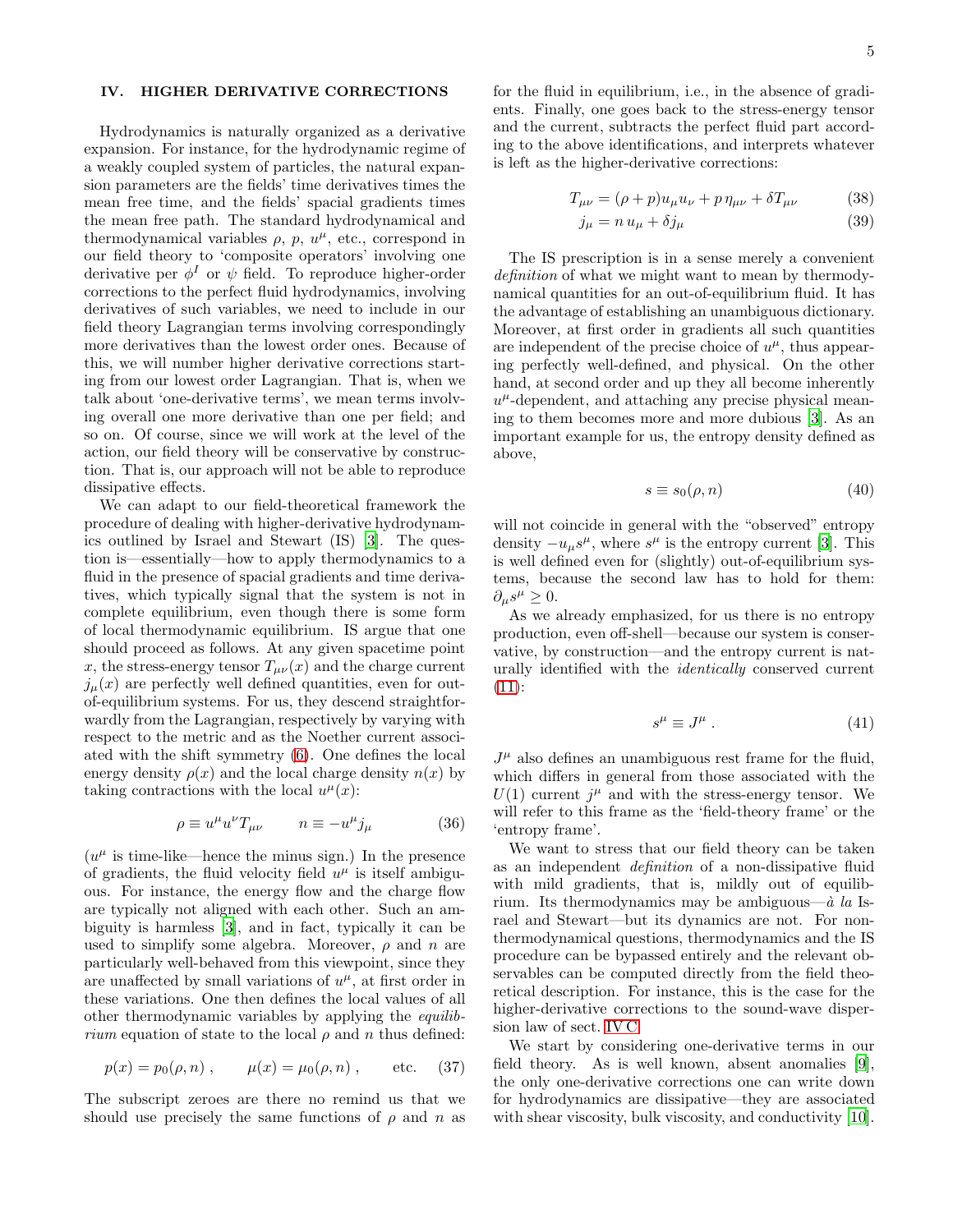As such, they cannot be reproduced by our field theory. We thus expect that—once interpreted correctly one-derivative corrections to our Lagrangian will be trivial. As a warmup, we consider one-derivative corrections to the dynamics of a zero-temperature superfluid, which also turn out to be trivial.

#### <span id="page-5-8"></span>A. First-order superfluid dynamics

Consider a relativistic superfluid at zero temperature. Its zeroth-order field theoretical description has been worked out in [\[2\]](#page-9-1). It involves a scalar field  $\psi$  with a shift symmetry  $\psi \to \psi + a$ , with a time-dependent vev  $\langle \psi(x) \rangle \propto t$ . The lowest order Lagrangian is

<span id="page-5-0"></span>
$$
\mathcal{L}_0 = P(X) , \qquad X \equiv (\partial \psi)^2 . \tag{42}
$$

The associated stress-energy tensor and current are

$$
T^{0}_{\mu\nu} = -2P'(X)\partial_{\mu}\psi\partial_{\nu}\psi + P\,\eta_{\mu\nu} \tag{43}
$$

$$
j^0_\mu = 2P'(X)\partial_\mu\psi . \tag{44}
$$

At this order it is natural to define  $u_{\mu}$  along  $\partial_{\mu}\psi$ :

$$
u_{\mu}^{0} \equiv -\frac{\partial_{\mu}\psi}{\sqrt{-X}}.
$$
 (45)

The minus sign upfront is to some extent a matter of convention. We are assuming that the superfluid's ground state has  $\psi \propto +t$ . Taking the appropriate contractions with  $T_0^{\mu\nu}$  and  $j_0^{\mu}$  we get

<span id="page-5-7"></span>
$$
\rho_0 = 2P'X - P \ , \qquad n_0 = -2P'\sqrt{-X} \ , \qquad p_0 = P \ . \tag{46}
$$

These are consistent with the zero-temperature thermodynamic identities

$$
\rho + p = \mu n \;, \qquad d\rho = \mu \, dn \;, \tag{47}
$$

with chemical potential

<span id="page-5-6"></span>
$$
\mu_0 = \sqrt{-X} \ . \tag{48}
$$

The function  $P(X)$  is thus naturally interpreted as the equation of state, giving the pressure as a function of the chemical potential [\[2\]](#page-9-1):

<span id="page-5-5"></span>
$$
p_0 = P(-\mu_0^2) \ . \tag{49}
$$

We now add all possible one-derivative corrections consistent with the symmetries. They take the form

<span id="page-5-3"></span>
$$
\Delta \mathcal{L} = G(X) \partial^{\mu} \psi \partial_{\mu} X . \qquad (50)
$$

There is another possible structure at this order—  $H(X) \Box \psi$ —which however can be rewritten as above upon integrating by parts. This just redefines  $G(X)$ , which is arbitrary anyway. Before proceeding with the IS prescription, we notice that  $\Delta \mathcal{L}$  can be removed by a field redefinition, at the price of introducing higher derivative corrections, with two or more derivatives. The reason is that it vanishes on the zeroth-order equations of motion, for any  $G(X)$ . Indeed:

$$
\Delta \mathcal{L} = \frac{G(X)}{P'(X)} \partial_{\mu} X P'(X) \partial^{\mu} \psi \tag{51}
$$

$$
= \partial_{\mu}\tilde{G}(X) P'(X)\partial^{\mu}\psi , \qquad (52)
$$

where  $\tilde{G} \equiv \int G/P' dX$ . If we integrate by parts, we get precisely the equations of motion associated with the ze-roth order Lagrangian [\(42\)](#page-5-0). As a result  $\Delta \mathcal{L}$  can be removed by redefining  $\psi$ :

<span id="page-5-4"></span>
$$
\psi = \psi' - \frac{1}{2}\tilde{G}(X') . \tag{53}
$$

As usual, as a byproduct of this redefinition we get higher order terms, with two or more derivatives. The effects associated with  $\Delta\mathcal{L}$  can thus be deferred to higher orders in the derivative expansion. Whenever something like this happens, the corresponding Lagrangian term is said to be 'redundant'. Not surprisingly, if one applies the IS procedure to a redundant term before performing the field redefinition that removes it, one also gets trivial effects at the order under consideration. We prove this in sect. [V](#page-6-0) in broad generality, and in the Appendix for the case under consideration.

#### <span id="page-5-9"></span>B. First-order fluid dynamics

For our fluid, the most general first order terms consistent with our symmetries are

<span id="page-5-1"></span>
$$
\Delta \mathcal{L} = f_1(b, y) J^{\mu} \partial_{\mu} b + f_2(b, y) J^{\mu} \partial_{\mu} y , \qquad (54)
$$

where  $f_1$  and  $f_2$  are generic functions. There is in principle another one-derivative structure,

$$
f_3(b, y) J^{\nu} J^{\mu} \partial_{\mu} J_{\nu} , \qquad (55)
$$

but this is in fact of the same form as the first term in [\(54\)](#page-5-1), as  $J^{\nu}\partial_{\mu}J_{\nu} = -\frac{1}{2}\partial_{\mu}b^2$ . We now show that  $\Delta\mathcal{L}$  is redundant, and it can thus be removed via a field redefinition. To this end, it is useful to inspect the zeroth order equation of motion for  $\psi$ . It is the conservation of  $j^{\mu}$ :

$$
\partial_{\mu}(F_y u^{\mu}) = 0.
$$
 (56)

Given that  $J^{\mu}$  is identically conserved, it can be pulled out of the derivative. One gets

<span id="page-5-2"></span>
$$
J^{\mu}\partial_{\mu}N = 0 , \qquad N \equiv F_y/b . \qquad (57)
$$

N is the inverse 'entropy per particle', and the above equation states the well-known fact that—at zeroth order—such a quantity is conserved along the flow. N is of course a function of  $b$  and  $y$ . It is useful to change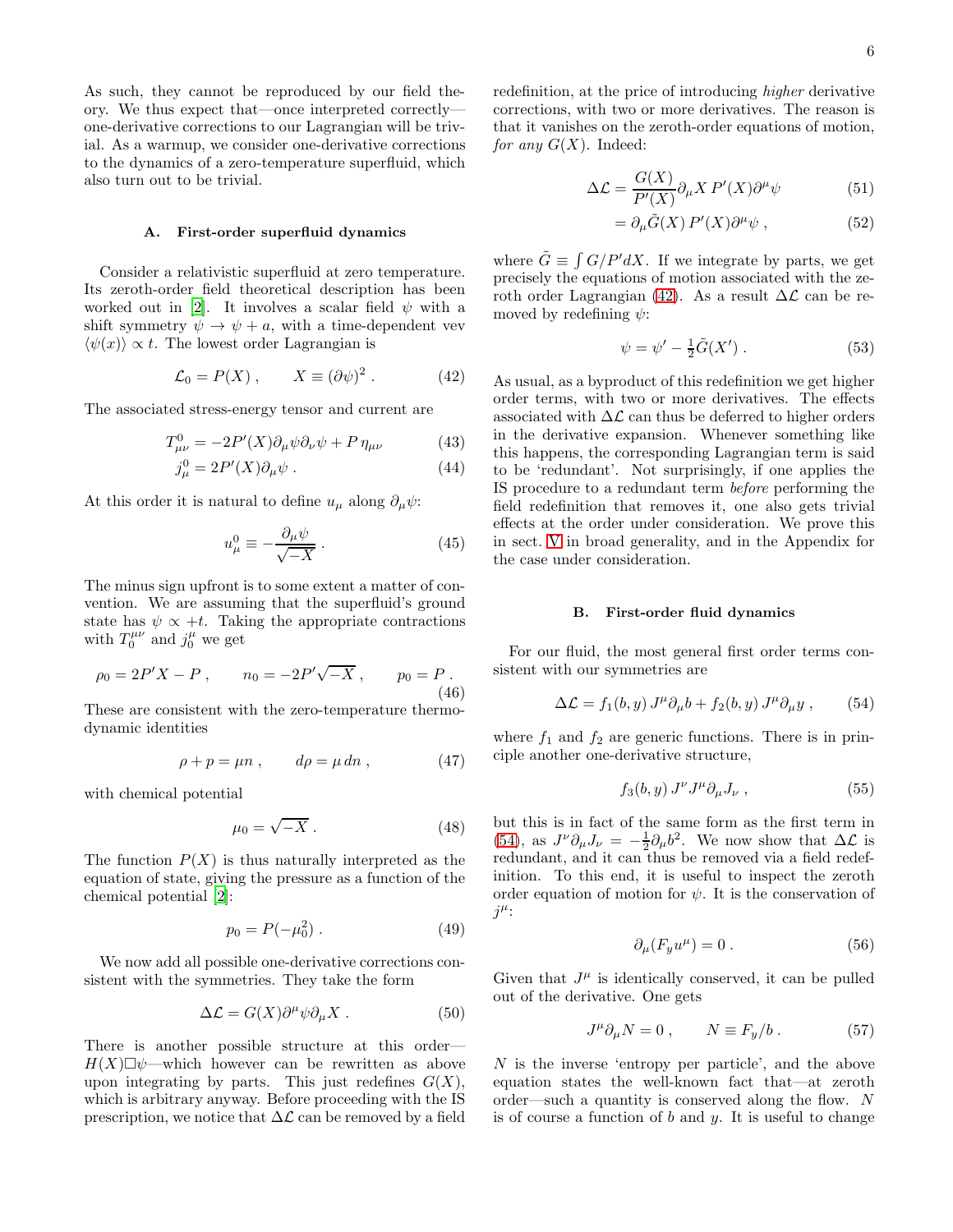variables in  $(54)$  and express everything in terms of b and  $N$ :

$$
\Delta \mathcal{L} = \tilde{f}_1(b, N) J^{\mu} \partial_{\mu} b + \tilde{f}_2(b, N) J^{\mu} \partial_{\mu} N . \qquad (58)
$$

The second term vanishes on the zeroth order equation of motion [\(57\)](#page-5-2). The first does not, but we can get rid of it via the following trick. We define a new function  $g(b, N)$  such that

$$
\tilde{f}_1(b, N) = \partial_b g(b, N) , \qquad (59)
$$

that is,  $g(b, N) \equiv \int \tilde{f}_1(b, N) db$ . We thus get

$$
\Delta \mathcal{L} = J^{\mu} \partial_{\mu} g(b, N) + \tilde{f}_3(b, N) J^{\mu} \partial_{\mu} N , \qquad (60)
$$

where  $\tilde{f}_3 \equiv \tilde{f}_2 - \partial_N g$ . The first term now is a total derivative—because  $J^{\mu}$  is identically conserved—while the second vanishes on the zeroth-order field equations. As a result, all physical effects associated with  $\Delta \mathcal{L}$  can be moved via a field redefinition to higher orders in the derivative expansion. As we mentioned, this is consistent with the absence of non-dissipative one-derivative corrections to hydrodynamics.

### <span id="page-6-1"></span>C. Sample second order correction

We leave for future work a thorough study of second order corrections in our field theory. Here instead, as an illustration, we apply the IS procedure outlined above to a sample two-derivative term allowed by all symmetries:

<span id="page-6-3"></span>
$$
\Delta \mathcal{L} = \alpha \, \partial_{\mu} b \, \partial^{\mu} b \,, \tag{61}
$$

where  $\alpha$  is an arbitrary coupling constant. Also, for simplicity we assume that our fluid does not carry any conserved charge, in which case the lowest order Lagrangian does not depend on our charge field  $\psi$ ,

$$
\mathcal{L}_0 = F(b) \,. \tag{62}
$$

The contribution to the stress-energy tensor associated with  $\Delta \mathcal{L}$  is

$$
\Delta T_{\mu\nu} = -2\alpha \,\partial_{\mu}b \,\partial_{\nu}b + 2\alpha \,b \Box b P_{\mu\nu} \,, \tag{63}
$$

where  $P_{\mu\nu}$  is the transverse projector of eq. [\(28\)](#page-3-4). As  $u^{\mu}$ , we will still use our zeroth-order definition [\(13\)](#page-2-5)—i.e. that associated with the entropy current  $J^{\mu}$ . The correction to the energy density coming from  $\Delta \mathcal{L}$  therefore is

<span id="page-6-2"></span>
$$
\Delta \rho \equiv u^{\mu} u^{\nu} \, \Delta T_{\mu \nu} = -2\alpha (u \cdot \partial b)^2 \,. \tag{64}
$$

We are now supposed to derive the other thermodynamic variables via the *zeroth order* relations between  $\rho$ , s, and p, which define the equilibrium equation of state. We find it convenient to express everything in terms of the entropy density. From eqs. [\(34\)](#page-3-5) and [\(30\)](#page-3-3), and setting  $F_y \rightarrow 0$  we get

$$
\rho = \rho_0 - F'(s_0) \Delta s \tag{65}
$$

$$
p = p_0 - s_0 F''(s_0) \Delta s , \qquad (66)
$$

where  $s_0 \equiv b$  is the zeroth-order entropy density. A comparison with [\(64\)](#page-6-2) gives immediately

$$
\Delta s = \frac{1}{F'} 2\alpha (u \cdot \partial b)^2 \tag{67}
$$

and therefore

$$
\Delta p = -\frac{bF''}{F'} 2\alpha (u \cdot \partial b)^2 \tag{68}
$$

Notice that the combination  $bF''/F'$  is precisely the squared speed of sound [\[1](#page-9-0), [7](#page-9-4)], so that  $\Delta p = c_s^2 \Delta \rho$ , as implied by our using the zeroth-order equation of state.

We can now rewrite the full stress energy tensor in terms of the 'physical' quantities  $\rho$ ,  $p$ , s redefined as above. We get

$$
T_{\mu\nu} \equiv T_{\mu\nu}^0 + \Delta T_{\mu\nu}
$$
  
=  $(\rho + p)u_{\mu}u_{\nu} + p\eta_{\mu\nu}$   
+  $2\alpha P_{\mu\nu}(s\Box s + 2c_s^2(u \cdot \partial s)^2)$   
+  $\alpha P_{\mu\alpha}P_{\nu\beta}\partial^{\alpha} s \partial^{\beta} s$   
-  $2\alpha(u \cdot \partial s)\partial^{\alpha} s P_{\alpha(\mu}u_{\nu)}$ . (69)

The gap in simplicity and clarity between our field theoretical starting point—eq. [\(61\)](#page-6-3)—and the more standard hydrodynamical parametrization of the same secondorder correction—eq. [\(69\)](#page-6-4)—is manifest. For instance, if we expand eq. [\(61\)](#page-6-3) in small perturbations about a homogeneous and static background,

<span id="page-6-4"></span>
$$
\phi^I = x^I + \pi^I \t\t(70)
$$

we get directly a correction to the quadratic Lagrangian for the sound waves [\[1](#page-9-0), [7](#page-9-4)]

$$
\mathcal{L}_0 + \Delta \mathcal{L} \to \frac{1}{2} (\rho + p) \left[ \dot{\vec{\pi}}^2 - c_s^2 \left( \vec{\nabla} \cdot \vec{\pi} \right)^2 \right] \tag{71}
$$

$$
+\,\alpha(\partial_{\mu}\vec{\nabla}\cdot\vec{\pi})^2\;.\tag{72}
$$

At low momenta, this corresponds to a quartic correction to the dispersion law:

$$
\omega^2 \simeq c_s^2 k^2 + 2\alpha \frac{1 - c_s^2}{(\rho + p)} k^4 \ . \tag{73}
$$

Finally, notice what we anticipated above: that the entropy density defined following the IS prescription does not coincide, at second order, with that associated with the entropy current:

$$
s = b + \Delta s \neq -u_{\mu}J^{\mu} = b. \qquad (74)
$$

# <span id="page-6-0"></span>V. REDUNDANT COUPLINGS

As we saw in the last section, at the level of our field theory certain higher-derivative corrections will be removable via field redefinitions. We now want to show that when this happens, the corresponding corrections to hydrodynamical quantities like the current and the stress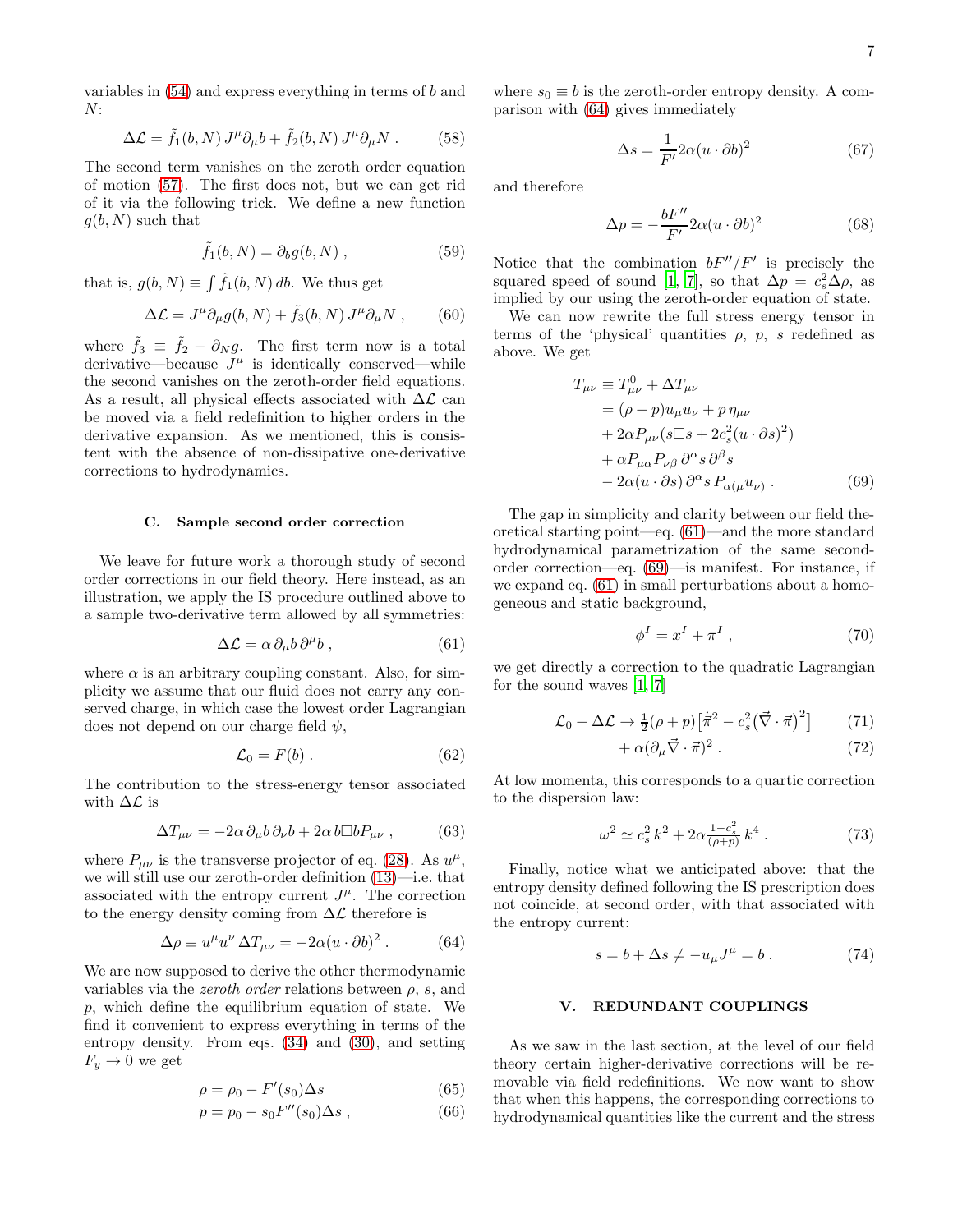tensor are also trivial. That is, if one is not alert enough to detect the possible field redefinitions directly at the level of the Lagrangian and goes through the somewhat laborious IS procedure, at the end one is left with vanishing corrections to the hydrodynamics of the system [\[22\]](#page-9-14).

To see this, suppose that the IS matching has been carried out up to n-th order in the derivative expansion. One then adds to the action an  $n + 1$ -st order term:

$$
S_{n+1}[\Phi] = S_n[\Phi] + \Delta S_{n+1}[\Phi] . \tag{75}
$$

By  $\Phi$  we are collectively denoting all our fields  $\phi^I$ ,  $\psi$ , and in fact the argument we are going to give applies to more general situations, e.g. for hydrodynamical systems involving more fields. If  $\Delta S_{n+1}$  is redundant, there is a field redefinition

<span id="page-7-0"></span>
$$
\Phi = \Phi' + G[\Phi'] \tag{76}
$$

such that

$$
S_n[\Phi] + \Delta S_{n+1}[\Phi] = S_n[\Phi'] + \mathcal{O}(\partial^{n+2}).
$$
 (77)

At  $n+1$ -st order, we can drop the  $\mathcal{O}(\partial^{n+2})$  higher-order correction. Clearly, if one applies the IS procedure directly to the r.h.s. of this equation, one recovers the *n*-th order results if expressed in terms of physical quantities like  $\rho$ , n, etc.—calling the fields  $\Phi$  or  $\Phi'$  makes no difference from this viewpoint. How does this relate to applying the IS procedure to the l.h.s.? Recall that the starting point for the IS prescription is the stress-energy tensor and the current, and everything else follows from there. In our field theoretical framework, these are given by functional derivatives of the action with respect to the metric and to  $\partial_{\mu}\psi$ , respectively:

$$
T_{\mu\nu} = -2\frac{\delta S}{\delta g^{\mu\nu}} , \qquad j^{\mu} = \frac{\delta S}{\delta(\partial_{\mu}\psi)} . \tag{78}
$$

The functional derivative w.r.t.  $\partial_{\mu}\psi$  should be evaluated by treating  $\partial_{\mu}\psi$  as a generic vector field, with arbitrary variations that vanish at the boundary. This is totally unambiguous because our action does not contain undifferentiated fields.

Now, the crucial point is that the field redefinition [\(76\)](#page-7-0) will necessarily involve derivatives. The reason is that, once plugged into  $S_n$ , it is supposed to get rid of a term involving more derivatives than those contained in  $S_n$ . That G contains derivatives has two effects:

- 1. It mixes the fields with their derivatives;
- 2. It mixes the metric with the fields, since the fields' derivatives are implicitly contracted via the metric.

By 'mixing' here we mean a reshuffling of how the action depends on the variables involved.

As a direct consequence of item 2., the stressenergy tensor gets 'contaminated' with the equations of motion—the functional derivative w.r.t. to the metric acquires a piece proportional to the functional derivatives w.r.t to the fields:

$$
T_{\mu\nu} \equiv -2 \frac{\delta S}{\delta g^{\mu\nu}} \Big|_{\Phi} \tag{79}
$$

$$
T'_{\mu\nu} \equiv -2\frac{\delta S}{\delta g^{\mu\nu}}\Big|_{\Phi'} = T_{\mu\nu} - 2\frac{\delta S}{\delta \Phi}\Big|_{g} * \frac{\delta G}{\delta g^{\mu\nu}}\Big|_{\Phi'},\qquad(80)
$$

where the star denotes the standard integral convolution. Therefore, the two stress-energy tensors agree on-shell.

That the same happens for the current is less trivial to see, but equally true. Roughly speaking, it follows from item 1. above—the functional derivative w.r.t.  $\partial_{\mu}\psi$ acquires a piece proportional to the functional derivatives w.r.t to the fields—but of course we cannot treat  $\psi$  and  $\partial_{\mu}\psi$  as independent functions in performing functional variations, so we have to be more precise. A crucial fact that helps us is the following. Not only does the field redefinition [\(76\)](#page-7-0) involve derivatives—it only involves derivatives. Meaning: the G functional does not contain undifferentiated fields. If it did, it would spoil the structure of the *n*-th order Lagrangian—instead of, or on top of affecting terms of order  $n + 1$  and above. Recall that in our field theory all fields enter the action with at least one derivative acting on them. So, for instance, if we redefined  $\psi$  as  $\psi' + \epsilon \psi' b$  and we plugged it into  $S_0 = \int F(b, y)$ , we would get corrections to the Lagrangian of the form  $\epsilon F' y b$  and  $\epsilon F' \psi u^{\mu} \partial_{\mu} b$ . The first term redefines F. The second does not belong in our power counting scheme, because of the undifferentiated  $\psi$ . Perhaps more to the point: in order for the field re-definition [\(76\)](#page-7-0) to get rid of  $\Delta S_{n+1}$  starting from  $S_n$ , it has to obey the same symmetries as  $S_n$  and  $\Delta S_{n+1}$ , in the sense that  $\Phi'$  and  $\Phi$  have to transform in the same way under these symmetries. Among these symmetries, there is shift invariance for all the fields. Therefore,  $G[\Phi']$ must be shift invariant.

We can now compare the currents we would get in the Φ and Φ′ representations:

$$
j^{\mu} \equiv \frac{\delta S}{\delta(\partial_{\mu}\psi)}\tag{81}
$$

$$
j^{\prime \mu} \equiv \frac{\delta S}{\delta(\partial_{\mu} \psi^{\prime})} = j^{\mu} + \frac{\delta S}{\delta(\partial_{\alpha} \Phi)} * \frac{\delta(\partial_{\alpha} G)}{\delta(\partial_{\mu} \psi^{\prime})}.
$$
 (82)

The fact that  $G$  only involves derivatives of the fields allows us to pull the  $\partial_{\alpha}$  out of the last functional derivative. We can then integrate it by parts (recall that the ∗ denotes a convolution), and finally use the fact that for a shift-invariant theory, the equations of motion are just (minus) the divergence of the corresponding Noether currents. We thus get

$$
j^{\prime \mu} = j^{\mu} + \frac{\delta S}{\delta \Phi} * \frac{\delta G}{\delta (\partial_{\mu} \psi^{\prime})}.
$$
 (83)

Like for the stress tensors, the two currents coincide onshell. In the appendix we will carry out the IS matching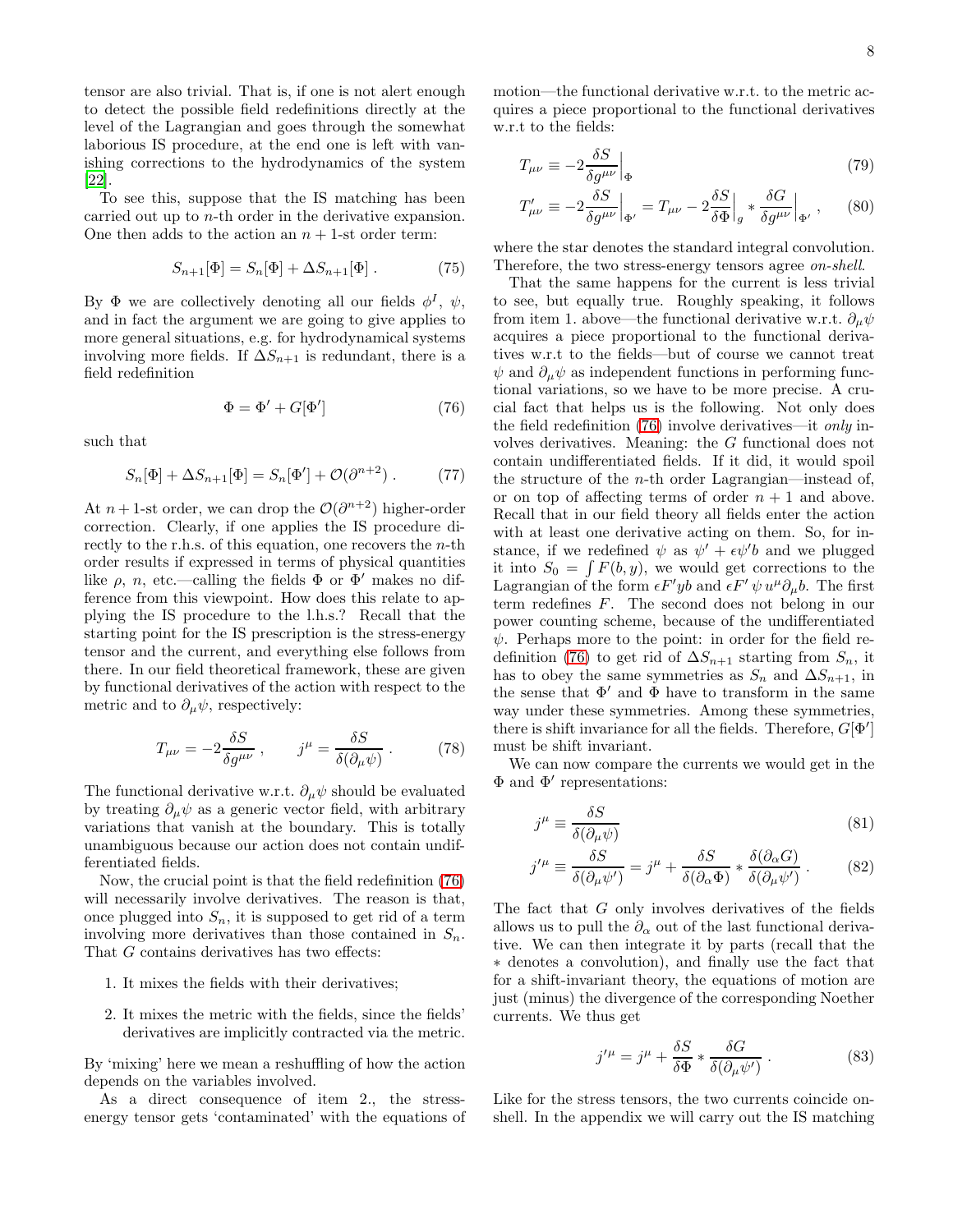A careful examination of this argument shows that the result which we proved has actually nothing to do with the IS procedure. Namely, this proof demonstrates simply that the on-shell energy-momentum and particle current do not change under field redefinitions. This resonates well with the well-known result that the S-matrix is invariant under field redefinitions [\[16\]](#page-9-15) [\[23\]](#page-9-16).

A final comment is in order. Strictly speaking, for given  $T_{\mu\nu}$  and  $j_{\mu}$  one can get different results via the IS prescription for different choices of  $u_{\mu}$ . So, the findings of this section should be interpreted as saying "there is a choice of  $u^{\mu}$  for which the IS procedure applied to redundant couplings gives vanishing corrections". For different choices of  $u^{\mu}$ , one gets nontrivial-looking corrections, which however just amount to the "corrections" one would get by boosting the n-th order expressions for  $T_{\mu\nu}$  and  $j_{\mu}$ .

### <span id="page-8-0"></span>VI. CONCLUDING REMARKS

Let us conclude by mentioning a number of possible future directions and open questions.

Clearly, the major deficiency of this formalism is that in its present form it does not allow to discuss dissipative phenomena. It appears to be possible to introduce these by allowing couplings between the fluid Goldstones and an additional soft sector, akin to what happens in holographic fluids, where the near-horizon bulk modes are playing the role of such a sector [\[11](#page-9-5)]. We leave this important challenge for future work.

Apart from providing a straightforward and clean recipe for organizing the derivative expansion, the effective field theory description brings in other benefits. Its self-consistency implies constraints that are hard to impose in the conventional hydrodynamical formalism, such as unitarity—in the form of absence of ghosts, for example. This may lead to universal inequalities restricting the fluid properties, such as the null energy condition [\[1\]](#page-9-0), or an upper bound on anomaly coefficients [\[12\]](#page-9-7).

It is straightforward to extend this formalism to incorporate a larger number of conserved currents. A more interesting question could be to explore alternative choices of symmetries acting on the fluid Goldstones and to see which ones may lead to interesting systems that can be realized in nature (some symmetries leading to interesting systems that are very unlikely to be realized in nature have been already explored in studies of massive gravity  $[17]$ .

Finally, given the recent interest in hydrodynamics with anomalous charges, an obvious application of our methods would be to reproduce the associated effects via effective field theory. Like for the chiral Lagrangian, anomalies at low energies should be encoded in our Goldstone Lagrangian by a Wess-Zumino term. We initiate exploring this in a companion paper [\[12\]](#page-9-7).

Acknowledgements. We would like to thank David Langlois, Rob Myers and especially Sergey Sibiryakov for useful discussions. We are supported in part by the DOE under contracts DE-FG02-92-ER40699 (LH, AN) and DE-FG02-11ER1141743 (AN), and by NASA under contract NNX10AH14G (LH, AN). LH thanks HKU and the IAS at HKUST for hospitality. AN thanks the Laboratoire de Physique Théorique at ENS for hospitality.

# Appendix A: Israel-Stewart matching for first-order superfluid dynamics

Consider the first-order correction [\(50\)](#page-5-3). Its contributions to the stress-energy tensor and to the current are

$$
\Delta T_{\mu\nu} = -2G\partial_{(\mu}\psi\,\partial_{\nu)}X + 2G\Box\psi\,\partial_{\mu}\psi\partial_{\nu}\psi
$$

$$
+ \eta_{\mu\nu}\Delta\mathcal{L}
$$
 (A1)

$$
\Delta j_{\mu} = G \partial_{\mu} X - 2G \Box \psi \, \partial_{\mu} \psi . \tag{A2}
$$

Notice that the tensor structure simplifies considerably if one defines a new velocity field

$$
u^{\mu} = N \left[ u_0^{\mu} + \frac{1}{\sqrt{-X}} \frac{G}{2P'} \partial^{\mu} X \right], \tag{A3}
$$

where  $N$  is a normalization factor:

$$
N^2 = 1 + \Delta \mathcal{L} / (P'X) . \tag{A4}
$$

At first order in derivatives—or in G—this has the effect of aligning the full  $j_{\mu}$  with the velocity field and, simultaneously, of diagonalizing the full  $T_{\mu\nu}$ :

$$
j_{\mu} \equiv j_{\mu}^{0} + \Delta j_{\mu} =
$$
  
=  $\left(2P' - 2G\Box\psi + \Delta\mathcal{L}/X\right)\sqrt{-X}u_{\mu} + \mathcal{O}(\partial^{2})$  (A5)

$$
T_{\mu\nu} \equiv T_{\mu\nu}^{0} + \Delta T_{\mu\nu}
$$
  
=  $(2P'X - 2GX\square\psi + 2\Delta\mathcal{L})u_{\mu}u_{\nu}$   
+  $(P + \Delta\mathcal{L})\eta_{\mu\nu} + \mathcal{O}(\partial^{2})$ . (A6)

Notice also that this redefinition of the velocity field is equivalent to the field redefinition [\(53\)](#page-5-4).

The corrections to energy- and charge-density associated with our one-derivative term are

$$
\Delta \rho \equiv u^{\mu} u^{\nu} \, \Delta T_{\mu \nu} = G \left[ \partial \psi \cdot \partial X - 2 \Box \psi \, X \right] \tag{A7}
$$

$$
\Delta n \equiv -u^{\mu} \Delta j_{\mu} = G/\sqrt{-X} \left[ \partial \psi \cdot \partial X - 2 \Box \psi X \right] \quad (A8)
$$

We should now define the other thermodynamic variables via the zeroth order relations between  $\rho$ ,  $n$ ,  $\mu$ , and  $p$ , which define the equilibrium equation of state. We find it convenient to express everything in terms of the chemical potential. From eqs.  $(49)$ ,  $(48)$ , and  $(46)$  we get

<span id="page-8-2"></span><span id="page-8-1"></span>
$$
p = p_0 - 2P'\mu_0\Delta\mu\tag{A9}
$$

$$
\rho = \rho_0 - 2(P' - 2P''\mu_0^2)\mu_0\Delta\mu
$$
 (A10)

$$
n = n_0 - 2(P' - 2P''\mu_0^2)\Delta\mu
$$
 (A11)